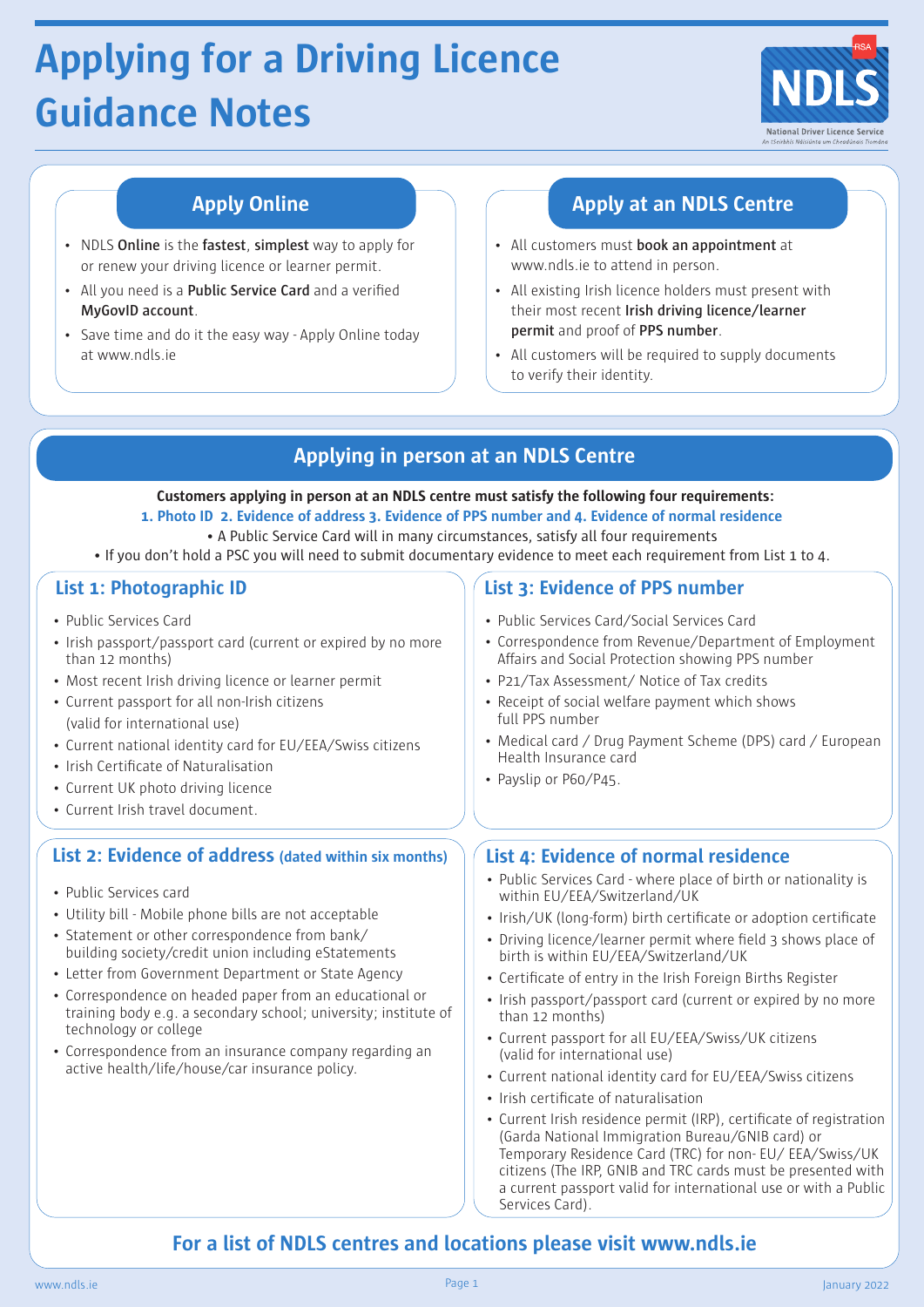# **Applying in person**

The NDLS Officer will ask you to confirm your personal and application details. Please ensure you read the guidelines below as you will be required to declare that all the information you give is correct. Giving false information is an offence under the Road Traffic Act and penalties apply.

# **Personal Details**

#### **First Name and Surname**

Your first name and surname must exactly match the photographic ID you present (See List 1 on page 1) If your surname has changed since your last learner permit or driving licence was issued you must indicate the reason why and provide supporting documentation (eg. marriage certificate, divorce/separation confirmation, deed poll enrolled in the High Court). Original documents are required.

#### **Address/Normal Residence**

Address should be the place where you normally reside; for a student this generally means the family home. Your name and address must exactly match the evidence of address provided and must be dated within last six months (See List 2 on page 1). Student accommodation, business addresses or care of addresses are not acceptable. You will be required to provide your Eircode.

To make an application for a driving licence or learner permit, you must be entitled to live here and be normally resident in Ireland. This generally means that you live here at least 185 days each calendar year because of work or personal ties. If you are studying or working abroad, you may still be considered normally resident in Ireland provided you return here regularly.

See List 4 on page 1 for the full list of documents which can be accepted as evidence of normal residence.

### **PPS Number**

Personal Public Service Number must be given, and evidence provided (See List 3 on page 1). If you do not have a PPS number please contact the Department of Social Protection on 1890 927 999 or visit www.mywelfare.ie

Where a customer has applied to the NDLS and has been issued with a licence since 29 October 2013, there is no requirement to present evidence of PPS number again unless it has changed, then evidence must be provided.

# **Your Driving Licence**

| <b>Period of Licence</b>                      |          |
|-----------------------------------------------|----------|
| Group 1 (Car, Motorcycle, Tractor)            | 10 years |
| Group 2 (Bus, Truck and Articulated Vehicles) | 5 years  |

| <b>If Aged</b>  | <b>Period of Licence</b>                                                            |  |  |  |
|-----------------|-------------------------------------------------------------------------------------|--|--|--|
| 65 but under 72 | Up to your 75th birthday                                                            |  |  |  |
| 72 but under 75 | 3 year licence                                                                      |  |  |  |
| 75 or over      | 1 or 3 year licence (subject to<br>certification of fitness to drive<br>by your GP) |  |  |  |
| Any age         | 1 or 3 year licence may be issued<br>on medical grounds                             |  |  |  |

If your licence has expired for ten years or more you must start the application process again and pass a driver theory test, mandatory lessons and a driving test.

You can apply to renew your licence if expired or up to three months in advance of the expiry date.

Any unexpired period remaining on a previous licence will not be added to your new one.

#### **Categories**

For a definition of the categories and minimum age requirements please refer to www.ndls.ie

| <b>Group 1 Vehicles and Licence Category</b> | <b>Group 2 Vehicles and Licence Category</b> |  |  |
|----------------------------------------------|----------------------------------------------|--|--|
| AM                                           | $\mathsf{C}$<br>ಀಀ                           |  |  |
| Α                                            | C1                                           |  |  |
| A1                                           | œ<br>CE<br>ਲ<br>তত                           |  |  |
| A <sub>2</sub>                               | C <sub>1</sub> E<br>o<br>о<br>σ              |  |  |
| B                                            | D                                            |  |  |
| BE                                           | D1                                           |  |  |
| W                                            | DE<br>σ<br>о<br>œ                            |  |  |
|                                              | D <sub>1E</sub>                              |  |  |

#### **Lost/Stolen/Damaged Licence**

If your current or most recently issued driving licence or learner permit has been lost/stolen or damaged, you must complete a **Garda Declaration** form and have it stamped at your local garda station. This form is available to download at www.ndls.ie

#### **Exchanging a licence**

You can exchange a driving licence from any EU/EEA country, and from a number of 'recognised states'; Please refer to www.ndls.ie for the full list of 'recognised states' and guidelines and conditions for exchange.

### **Driver Fitness**

**An Eyesight Report Form** (download at www.ndls.ie) **is required if:**

- You previously wore glasses/lenses for driving and are no longer required to do so.
- If you are exchanging a licence from a country outside of the EU/EEA.

#### **An Eyesight Report Form is not required where:**

• A medical report is provided unless otherwise indicated by your GP.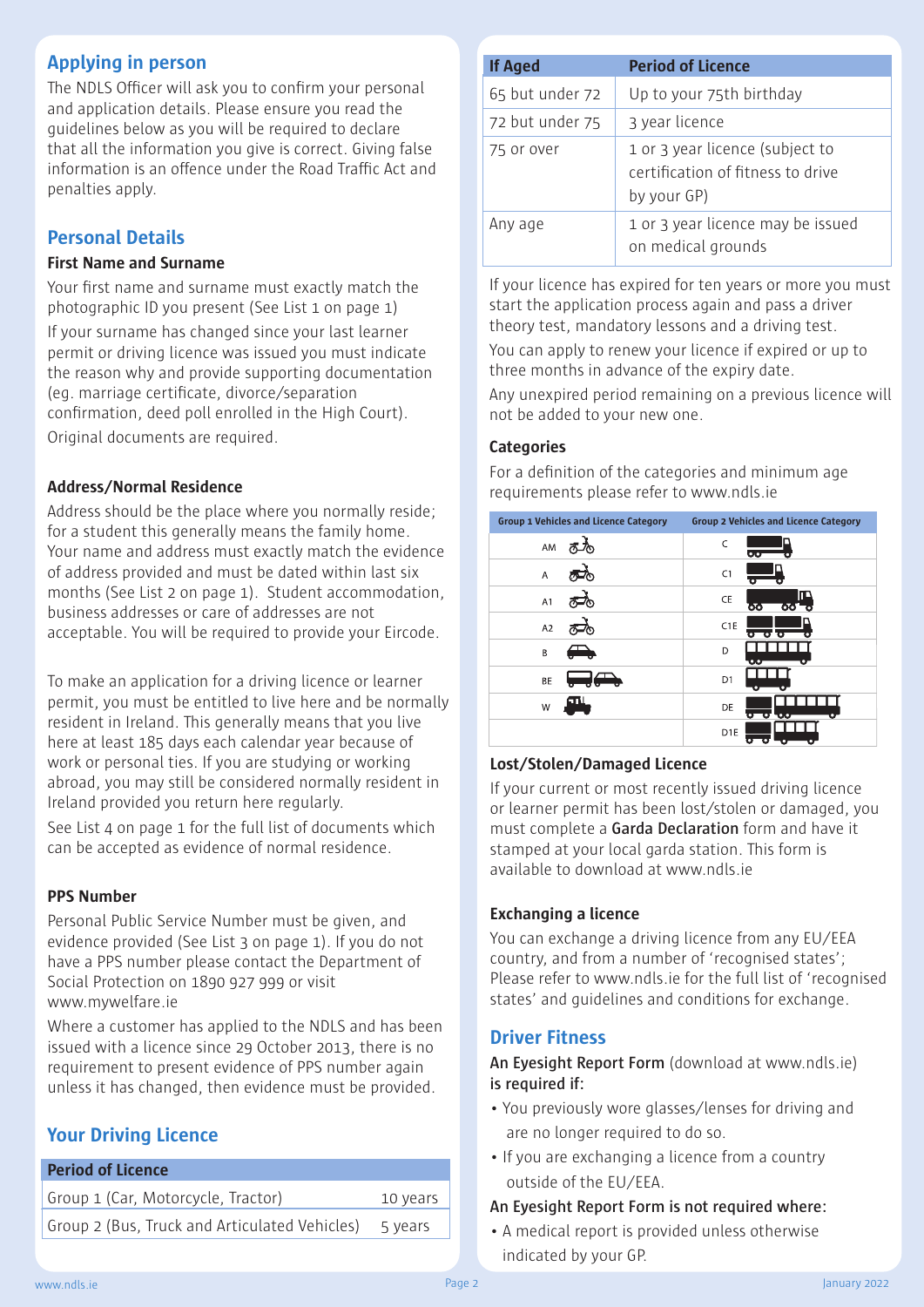# **Driver Fitness continued**

Drivers must meet a certain standard of medical fitness in order to drive safely. If your GP advises you to stop driving it is then an offence to continue driving and it also affects your insurance cover.

**Medical Report form** (download at www.ndls.ie) **must be submitted if:**

- You answer yes to any of the health and fitness questions 4-24, 25(b) or 26(b).
- If you are applying for any of the Group 2 categories (bus and truck).
- If you are over the age of 75 (or your existing licence expires the day before your 75th birthday).

The medical report form must be dated within one month of application date. If you are required to submit a medical report form it must be completed by a Medical Practitioner on the Irish Medical Council Register (Specialist or General).

## **General Information**

#### **Fees and Payment**

| <b>Driving Licence Fees</b>                       |      |  |  |
|---------------------------------------------------|------|--|--|
| New driving licences and renewals                 | €55  |  |  |
| 3 year licence (age or medical grounds)           | €35  |  |  |
| Replacement or duplicate licence                  | €35  |  |  |
| Adding a new licence category to existing licence |      |  |  |
| Exchange a foreign licence                        | €55  |  |  |
| One-year licence (medical grounds)                | Free |  |  |
| Licence for over 70                               | Free |  |  |

#### **NDLS Accepted payment methods**

Debit Card, Credit Card, Google Pay Apple Pay, Payzone voucher

The NDLS will only accept one payment for one application – a single payment for multiple applications will not be accepted.

The NDLS will process debit and credit card payments in accordance with the Payment Card Industry (PCI) rules. If you wish to use a third-party debit or credit card for payment, then the third party must be present in person to make payment.

#### **Initial Basic Training (IBT) for Motorcyclists**

Initial Basic Training (IBT) is a mandatory training course that teaches basic riding skills to learner motorcyclists. When taking a progressive route to obtain a driving licence in a larger bike then an IBT certificate is required with your application. For more detailed information in relation to IBT please refer to www.rsa.ie

#### **Certificate of Professional Competency (CPC) – Trucks and Buses**

The minimum age for taking out a learner permit in categories, C, CE, D and DE depends on whether you take the CPC test for that category. CPC is required if aged under 21 for categories C and CE and if aged under 24 for categories D and DE. A table of categories including a description, minimum age and other conditions can be found on www.ndls.ie. If you are undertaking CPC you will have to take a CPC theory test and when taking your driving test there will be a special CPC stage to the test. For more detailed information in relation to CPC please refer to www.rsa.ie

# **Application Checklist for Driving Licence**

#### **You must book an appointment to attend an NDLS centre at www.ndls.ie**

#### **For all applications for driving licences you must supply:**

- Photographic ID (see List 1 on page 1)
- Evidence of PPS number (see List 3 on page 1)
- Current/most recent licence/permit
- Evidence of normal residence (see List 4 on page 1)
- Relevant fee (see page 3)
- Your photograph and signature will be captured at the NDLS office.

#### **For applications for driving licence you may also need:**

- Medical Report form, if required (dated within one month) (see Driver Fitness Page 2 and 3) • Eyesight Report Form, if required
- (dated within one month) (see Driver Fitness page 2 and 3)
- Evidence of new address if your address has changed since your last application (see List 2 on Page 1, must be dated within six months)
- Completed Garda Declaration if your licence has been lost/stolen or damaged
- Completed relevant CPC see CPC details above
- Completed relevant IBT see IBT details above
- Foreign driving licence if exchanging your licence.

٦